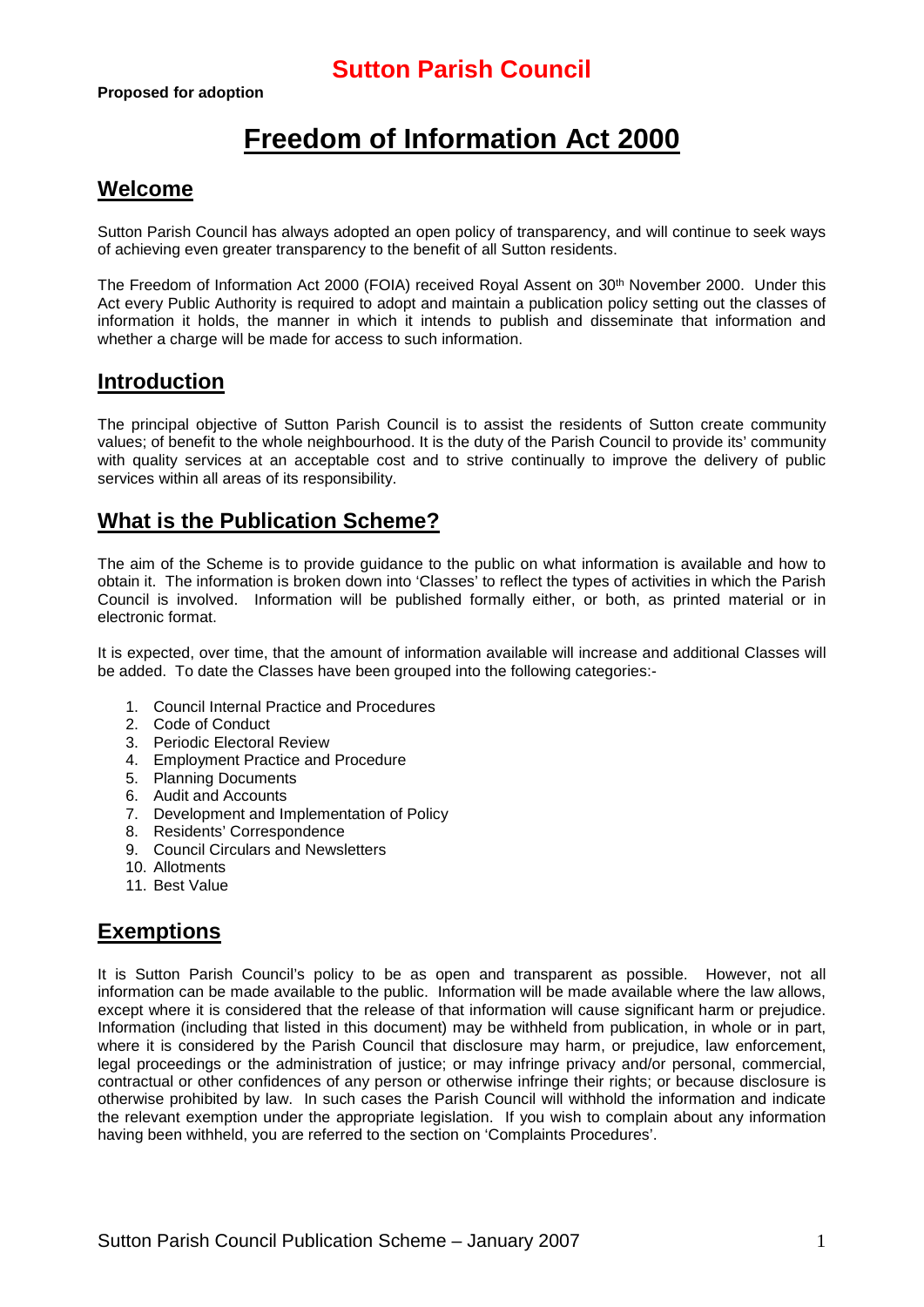## **Archiving Policy**

It is impossible for Sutton Parish Council to keep all information forever, therefore in line with the Parish Councils Records Management Policy it will be either destroyed or archived. The Publication Scheme will indicate for how long information is kept, and whether it is archived or destroyed after this time. If it is archived then the County Record Office will need to be contacted directly.

### **Access to Information**

All information listed in the Publication Scheme can be viewed by appointment by contacting: -

The Clerk Sutton Parish Council 10 Robins Field Wansford Peterborough PE8 6JW Tel/Fax: 01780 783678 Email: patricia.stuartmogg@btinternet.com

Alternatively, copies of information can be supplied either in paper format or electronically.

All information not covered by an exemption will ordinarily be released to the applicant within 20 working days of receipt of the request, unless it is necessary to issue a fees notice (see below for details).

### **Charging policy**

The majority of cases will not attract charges other than those set out in the scheme for photocopying, disks, postage etc. However if the request for information is likely to exceed the Appropriate Limit (which is deemed to be 18 hours of staff time) a charge will be made of £25.00 per hour plus expenses for any additional time above 18 hours.

The applicant will be issued with a Fees Notice and must pay the costs specified therein within a period of three months. The Parish Council is under no obligation to supply the information requested until the applicant has paid the requisite amount. If the costs are not paid within the three months then the request lapses.

The Parish Clerk will, in the first instance, consider all requests for the release of information and issue a Fees Notice if appropriate.

## **Complaints**

Any complaints concerning the publication scheme should be forwarded to:-

The Chairman Sutton Parish Council C/O 10 Robins Field **Wansford** Peterborough PE8 6JW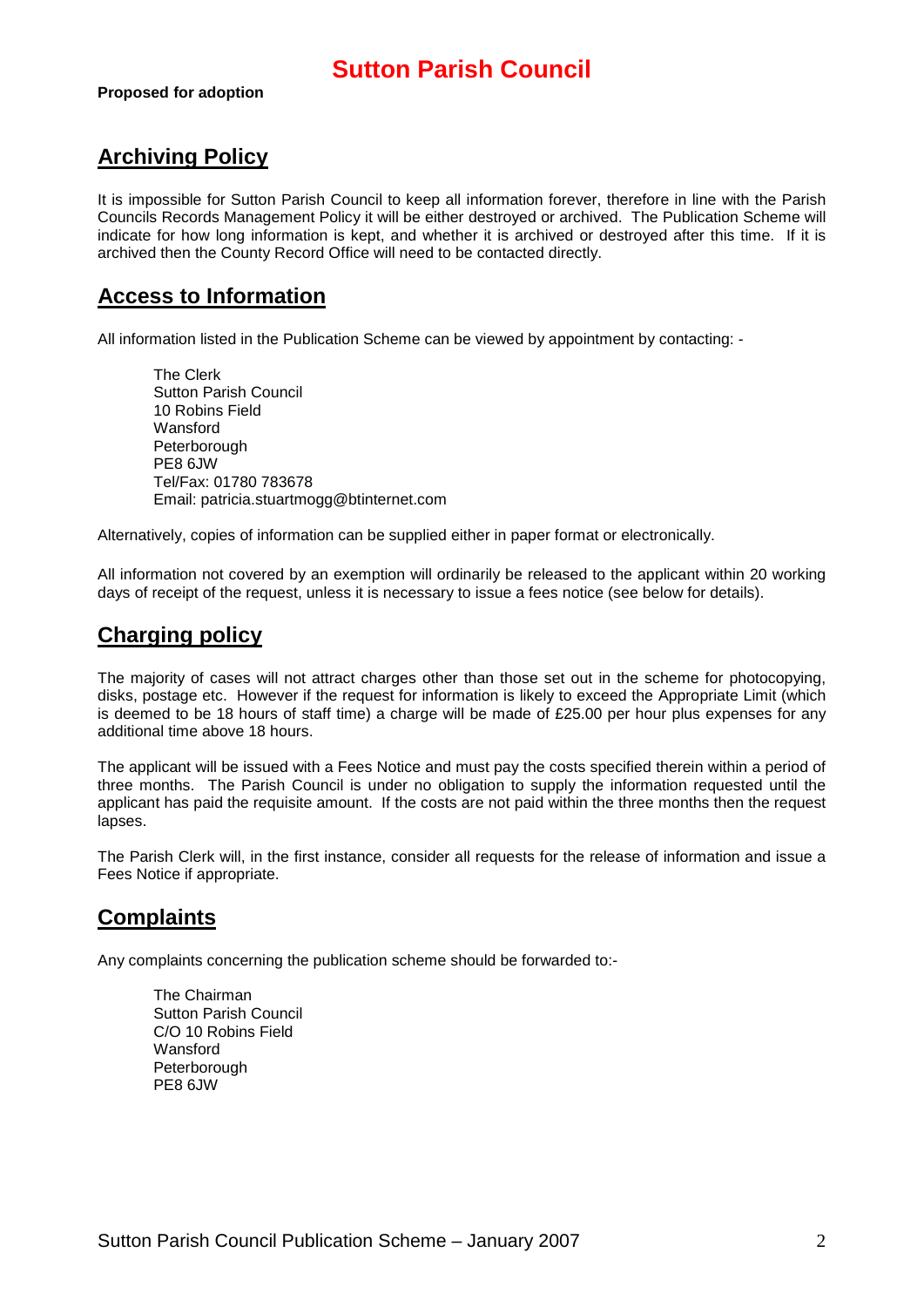## **Publication Scheme**

In accordance with the provisions of the Freedom of Information Act 2000 section 20 Sutton Parish Council will have routinely available the following information.

#### **1) COUNCIL INTERNAL PRACTICE AND PROCEDURE**

Agendas and supporting papers for council, committee and sub-committee meetings-limited to the last 2 years. Minutes of council, committee and sub-committee meetings – limited to the last 2 years. Procedural Standing Orders Councils Annual Report to Parish Meeting Terms of Reference for Committees

There will be 20p charge per sheet for supplying the above information in paper format There will be £2.50 charge per floppy/CD disk for supplying the above information in electronic format.

#### **2) CODE OF CONDUCT**

Members Declaration of Acceptance of Office Members Register of Interests Register of Members Interests Book

#### **3) PERIODIC ELECTORAL REVIEW**

Information relating to the last Periodic Electoral Review of the council area Information relating to the latest boundary review of the council area

#### **4) EMPLOYMENT PRACTICE AND PROCEDURE**

Terms & conditions of employment Job descriptions Equal Opportunities Policy Health & Safety Policy Staffing Structure Exclusions – personal data relating to employees as stipulated under the Data Protection Act 1998

#### **5) PLANNING DOCUMENTS**

Responses to planning applications – limited to the last 12months Parish Plan (currently not produced by the Council)

#### **6) AUDIT AND ACCOUNTS**

Annual return form – limited to the last financial year Annual Statutory report by auditor (internal and external) – limited to the last financial year Receipt/Payment books; Receipt books of all kinds; Bank Statements from all accounts – limited to the last financial year Precept request – limited to the last financial year VAT records – limited to the last financial year Financial Standing Orders and Regulations Assets Register Risk Assessments Loan sanction approvals Fees and charges applied by the Council Safety inspection records Register/file of members' allowances

Sutton Parish Council Publication Scheme – January 2007 3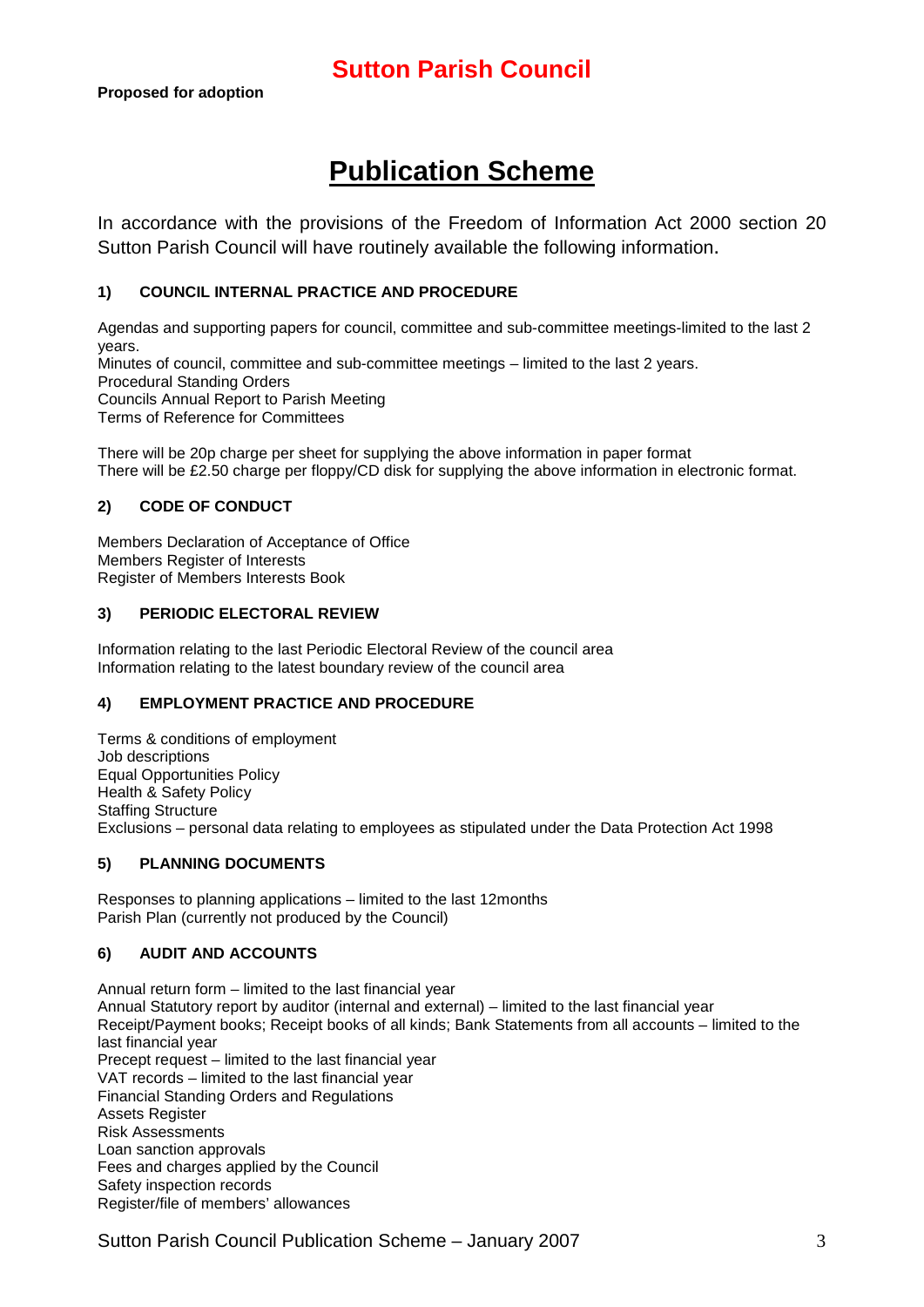#### **7) DEVELOPMENT AND IMPLEMENTATION OF POLICY**

Policy Statements issued by Council Responses made by the Council to consultation papers Analysis of responses received to public consultations by the Council Parish Appraisal Complaints handling procedure

#### **8) BYELAWS**

Currently the no byelaws set by the Parish Council

#### **9) RESIDENTS' CORRESPONDENCE**

Residents' Correspondence will be held for a period of one year and thereafter destroyed, or archived if pertaining to important local issues or activities. Information may be wholly or partially withheld if the Parish Council considers that disclosure is subject to the exemptions above or under the Data Protection Act 1998.

Anonymous mail will be destroyed on receipt and will not be recorded or kept in any format.

#### **9) COUNCIL CIRCULARS / NEWSLETTERS**

Parish Newsletters

#### **10) ARTS, ENTERTAINMENT & TOURIST INFORMATION –**

Only information produced by the City Council is held.

#### **11) ALLOTMENTS**

Plans Standard Tenancy Agreements Exclusions – individual tenancy agreements and rent payment records under both privacy and data protection laws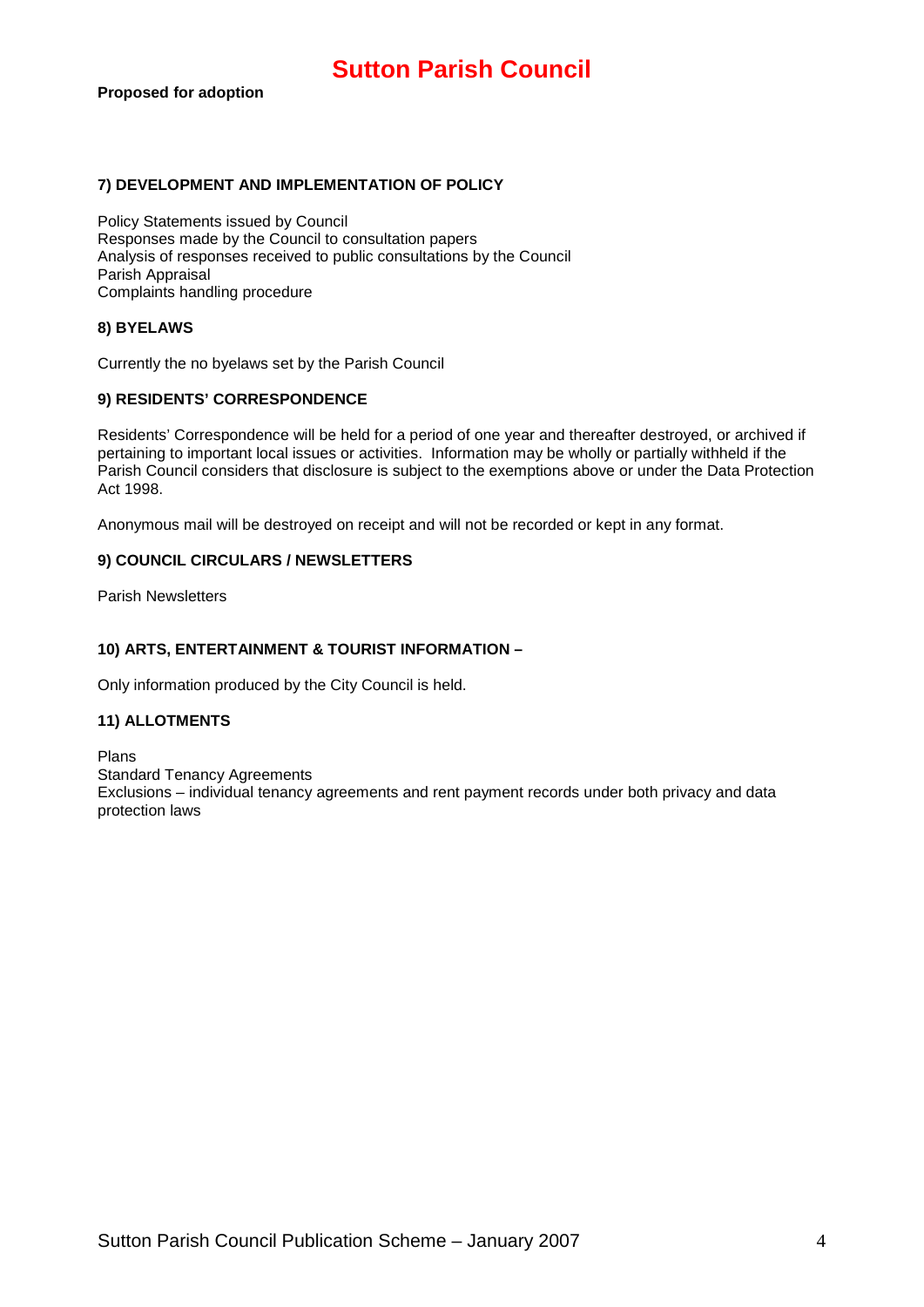## **Management of Records Policy**

**Key**  $P =$  Preserve permanently  $R =$  Review  $D =$  Destroy

| <b>Record</b>                                                              | <b>Action</b> | <b>Minimum Retention Period</b> | Reason                |
|----------------------------------------------------------------------------|---------------|---------------------------------|-----------------------|
| <b>Administration</b>                                                      |               |                                 |                       |
| <b>Signed Minutes of Council Meetings</b>                                  | P             | Indefinite                      | Archives              |
| Reports & other documents circulated with agendas not attached to signed   | $\mathsf{R}$  | Indefinite                      |                       |
| <b>Minutes</b>                                                             |               |                                 |                       |
| Agendas (if Minutes do not survive)                                        | P             | Indefinite                      |                       |
| <b>Councillors' Declarations of Office</b>                                 | P             | Indefinite                      | Archives              |
| Nomination forms for parish council elections (if minutes do not survive)  | P             | Indefinite                      |                       |
| <b>Byelaws and Orders</b>                                                  | P             | Indefinite                      | Audit, Management     |
| <b>Title Deeds</b>                                                         | $\mathsf{P}$  | Indefinite                      | Audit, Management     |
| Registration of Village Greens, plans, etc                                 | P             | Indefinite                      | Audit, Management     |
| Property registers & terriers, including register and plans for allotments | $\mathsf{P}$  | Indefinite                      | Audit, Management     |
| Maps, plans & surveys of property owned by the Council/Meeting             | $\mathsf{P}$  | Indefinite                      | Archives              |
| Correspondence and papers on important local issues or activities          | P             | Indefinite                      | Archives              |
| Planning applications and related papers for major controversial           | P             | Indefinite                      |                       |
| developments, and also planning appeal decisions                           |               |                                 |                       |
| Leases, Agreements, Contracts & Wayleaves                                  | $\mathsf{P}$  | Indefinite                      | Audit, Management     |
| Quotations & tenders for major works                                       | $\mathsf{R}$  | 12years/Indefinite              | Statute of limitation |
| Quotations and tenders for minor works                                     | D             | 12 years                        | Statue of limitation  |
| Unsuccessful tenders                                                       | D             | 3 years                         | Challenge             |
| Routine correspondence, papers & emails                                    | D             | Retain as long as useful        |                       |
| Personnel records                                                          | D             | 3 months                        | Limitation period     |
| Health & Safety records                                                    |               | Indefinite                      |                       |
| Planning Applications & related papers for minor works where permission is | D             | Retain until appeal period has  |                       |
| refused                                                                    |               | expired                         |                       |
| Scale if Fees and Charges                                                  | D             | 5 years                         | Management            |
| <b>Insurance Policies</b>                                                  | D             | Retain while valid              |                       |
| <b>Finance</b>                                                             |               |                                 |                       |
| Receipts and payments books                                                | P             | Indefinite                      | Archives              |